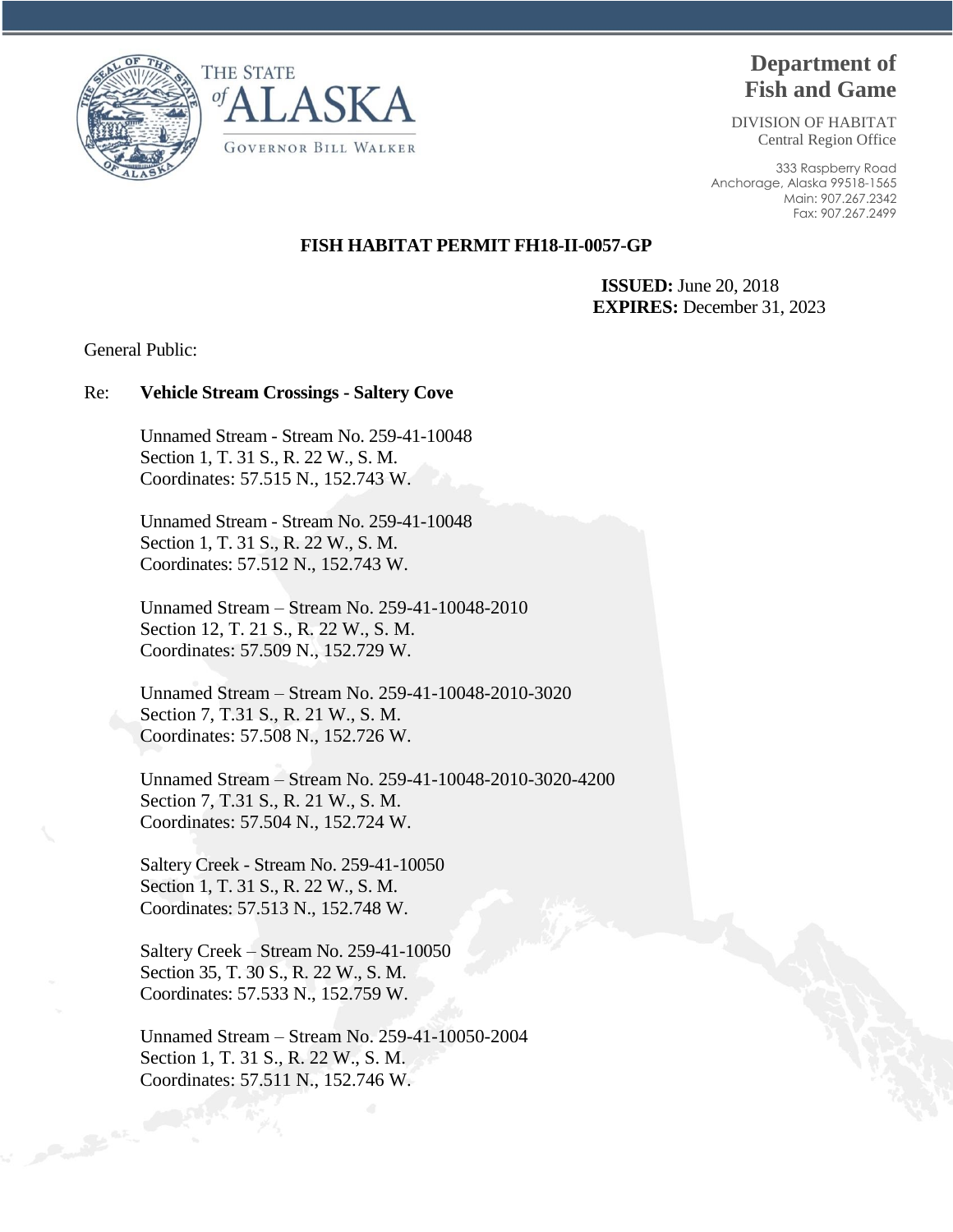Pursuant to AS.16.05.871(b), the Alaska Department of Fish and Game, Division of Habitat has determined that the public interest would be served through the issuance of a General Permit for vehicle stream crossing of Saltery Creek and the unnamed streams at the locations shown on the enclosed map.

# **Project Description**

This general permit authorizes the movement of wheeled or tracked vehicles weighing less than 5,000 lbs dry weight on the bed and banks of Saltery Creek and the unnamed streams at the above referenced locations. These crossings are located at existing trails in the Saltery area. Vehicles over \$5,000 lbs are not covered under this General Permit and would require an individual Fish Habitat Permit. The stream crossings at the existing fords identified by the legal description above and indicated on the enclosed map are expected to provide adequate access to the area while minimizing adverse impacts to fish resources and habitats.

# **Anadromous Fish Act**

Saltery Creek and the unnamed streams have been specified as being important for the spawning, rearing, or migration of anadromous fish pursuant to AS 16.05.871(a). Saltery Creek and the unnamed streams support pink, chum, sockeye, and coho salmon, as well as Dolly Varden and steelhead trout.

In accordance with AS 16.05.871(d), authorization is hereby given for the general public to ford Saltery Creek and the unnamed streams at the identified crossings subject to the following stipulations:

- 1. Stream crossings shall be made from bank to bank in a direction substantially perpendicular to the stream flow.
- 2. Stream crossings shall be made only at locations with gradually sloping banks. There shall be no crossings at locations with sheer or cut banks.
- 3. Streambanks and streambeds shall not be altered or disturbed in any way to facilitate crossings.
- 4. Vehicles shall not be parked in open water. Parking below ordinary high water is authorized only on frozen surfaces or exposed gravel bars.
- 5. Vehicles shall not be refueled or serviced below ordinary high water. Vehicles leaking oil or other hazardous substances are prohibited from crossing the creek.
- 6. This permit must be retained onsite during stream crossings activities.

The vehicle owner and the operator, or the legal guardian of minor dependents, is responsible for the actions of persons who participate in the approved activity. For any activity that significantly deviates from this approval, the responsible party shall notify the Division of Habitat and obtain written approval in the form of an individual permit before beginning the activity. Any action taken that increases the scope of the activity or that negates, alters, or minimizes the intent or effectiveness of any stipulation contained in this general permit will be deemed a significant deviation from the approved activity. The final determination as to the significance of any deviation and the need for an individual permit is the responsibility of the Division of Habitat. Therefore, it is recommended that the Division of Habitat be consulted immediately when a deviation from the approved activity is being considered.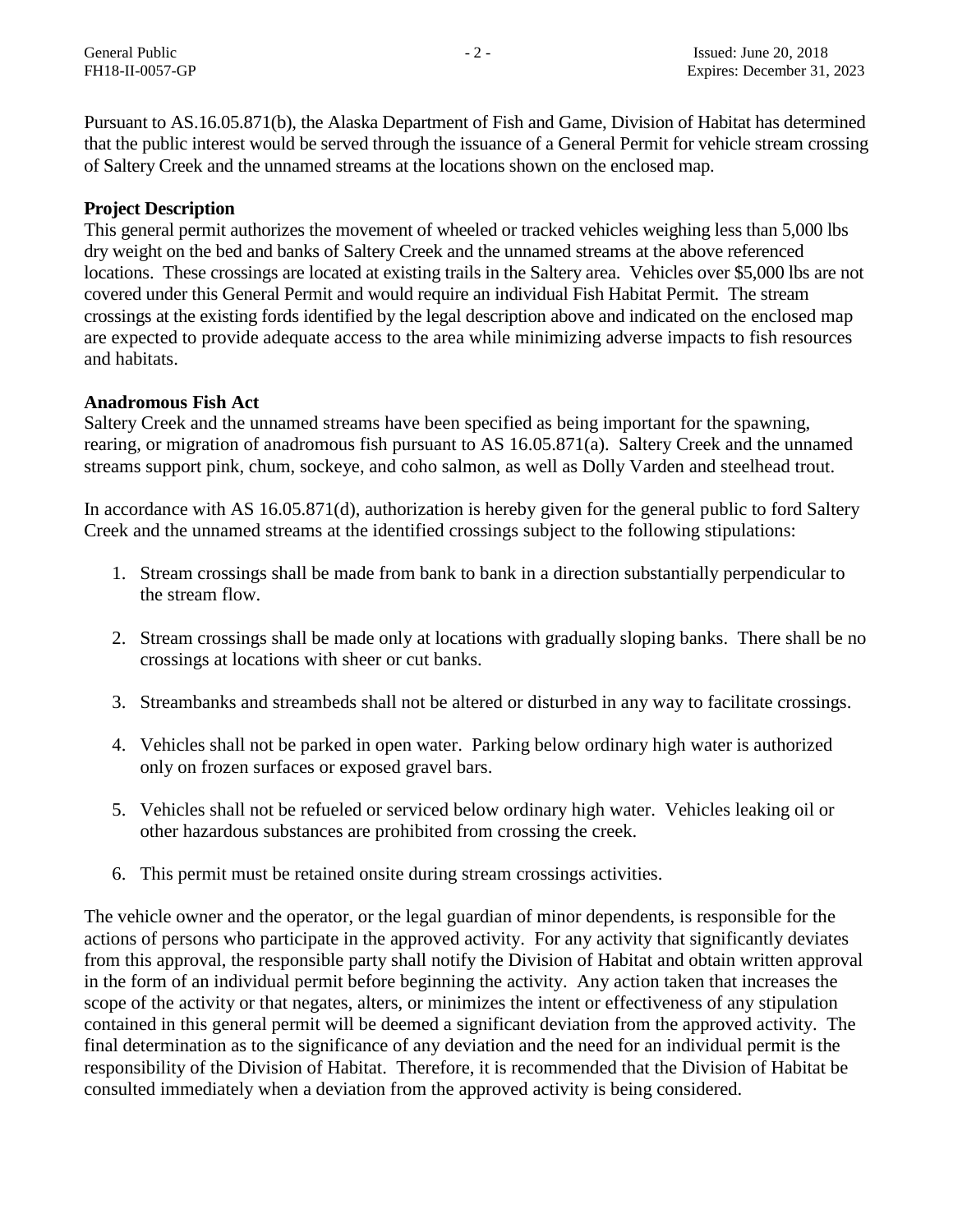This letter constitutes a General Permit issued under the authority of AS 16.05.871. Please be advised that this determination applies only to activities regulated by the Division of Habitat; other agencies also may have jurisdiction under their respective authorities. This determination does not relieve you of your responsibility to secure other permits; state, federal, or local. You are still required to comply with all other applicable laws.

In addition to the penalties provided by law, this General Permit may be terminated or revoked for failure to comply with its provisions or failure to comply with applicable statutes and regulations. The department reserves the right to require mitigation measures to correct disruption to fish and game created by the project and which was a direct result of the failure to comply with this permit or any applicable law. The recipient of this General Permit shall indemnify, save harmless, and defend the department, its agents, and its employees from any and all claims, actions, or liabilities for injuries or damages sustained by any person or property arising directly or indirectly from permitted activities or your performance under this General Permit. However, this provision has no effect if, and only if, the sole proximate cause of the injury is the department's negligence.

This permit decision may be appealed in accordance with the provisions of AS 44.62.330-630.

Any questions or concerns about this permit may be directed to Habitat Biologist Will Frost at 267-2813 or emailed to william.frost@alaska.gov.

Sincerely,

Sam Cotten, Commissioner

on Benkort

- By: Ronald Benkert Regional Supervisor Central Region Office
- Enc: Stream Crossing Map
- cc: AWT, Kodiak
- ecc: N. Svoboda, ADF&G T. Hanson, ADF&G T. Polum, ADF&G A. Ott, ADF&G K. Schaberg, ADF&G J. Rypkema, ADEC C. Larson, ADNR M. Slife, KIB USACE, Regulatory Branch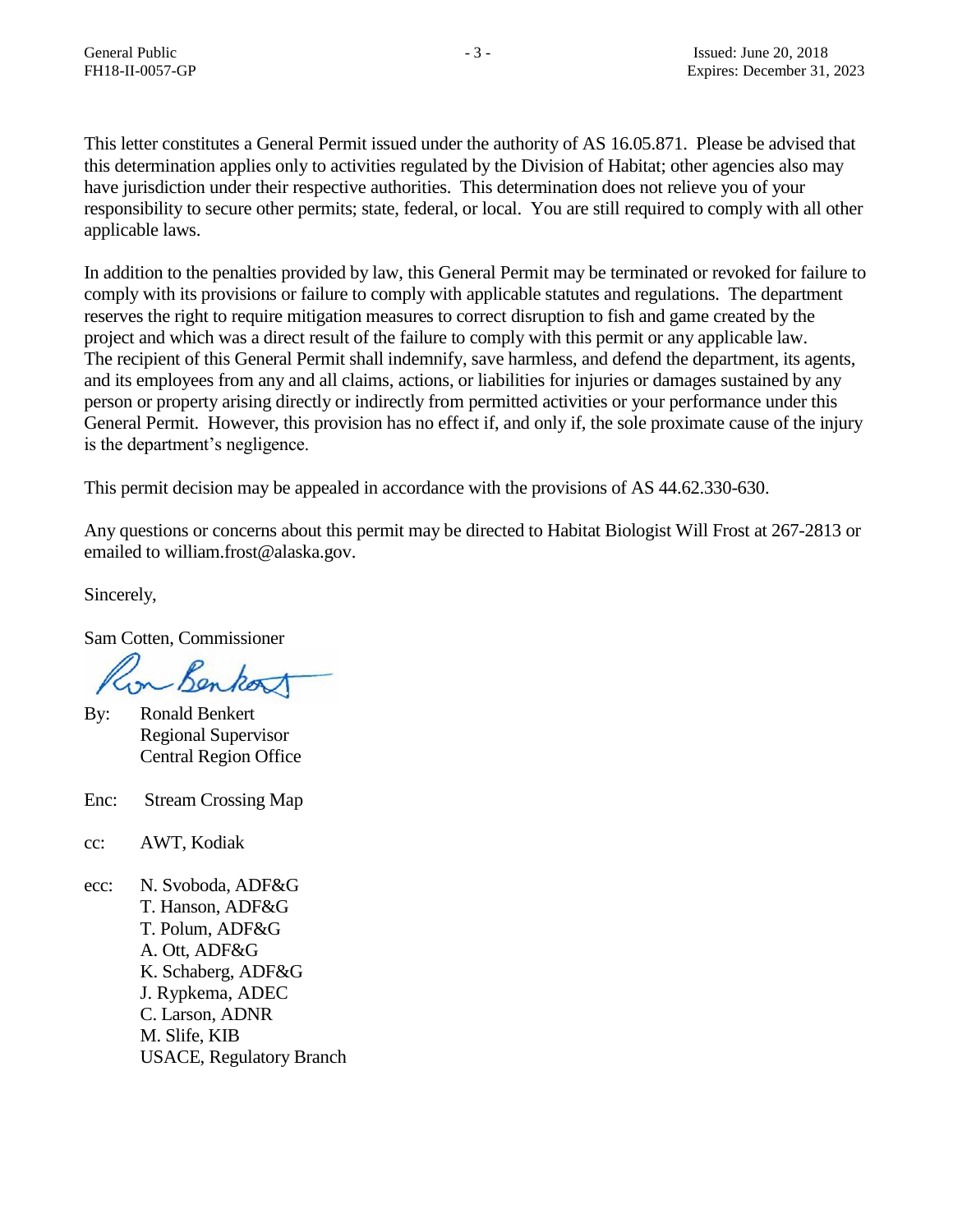## **FISH HABITAT PERMIT FH18-II-0057-GP**

#### **APPROVED STREAM CROSSING – MAP**

- **1 Unnamed Stream – Stream No. 259-41-10048** 1Section 1, T. 31 S., R. 22 W., S. M. Coordinates: 57.515 N., 152.743 W.
- **2 Unnamed Stream – Stream No. 259-41-10048** Section 1, T. 31 S., R. 22 W., S. M. Coordinates: 57.512 N., 152.743 W.
- **3 Unnamed Stream – Stream No. 259-41-10048-2010** Section 12, T. 21 S., R. 22 W., S. M. Coordinates: 57.509 N., 152.729 W.
- **4 Unnamed Stream – Stream No. 259-41-10048-2010-3020** Section 7, T.31 S., R. 21 W., S. M. Coordinates: 57.508 N., 152.726 W.
- **5 Unnamed Stream – Stream No. 259-41-10048-2010-3020-4200** Section 7, T.31 S., R. 21 W., S. M. Coordinates: 57.504 N., 152.724 W.
- **6 Saltery Creek – Stream No. 259-41-10050** Section 1, T. 31 S., R. 22 W., S. M. Coordinates: 57.511 N., 152.748 W.
- **7 Saltery Creek – Stream No. 259-41-10050** Section 35, T. 30 S., R. 22 W., S. M. Coordinates: 57.533 N., 152.759 W.
- **8 Unnamed Stream** Stream No. 259-41-10050-2004 Section 1, T. 31 S., R. 22 W., S. M. Coordinates: 57.511 N., 152.746 W.

Map notes: There are eight approved fords of anadromous fish bearing waters within the area shown on this map, as noted by the legal descriptions above and depicted by a dot (•) and label. Crossings are authorized only within 20 feet of the centerline of a traditional ford crossing at the referenced location. You are advised to contact the Kodiak ATV Club or the appropriate land management agency concerning the location of approved trails or other restrictions on vehicle use on lands managed by those agencies. Vehicle stream crossings of other specified anadromous fish bearing waters, or other locations are not authorized, except by individual permit or other General Permits.